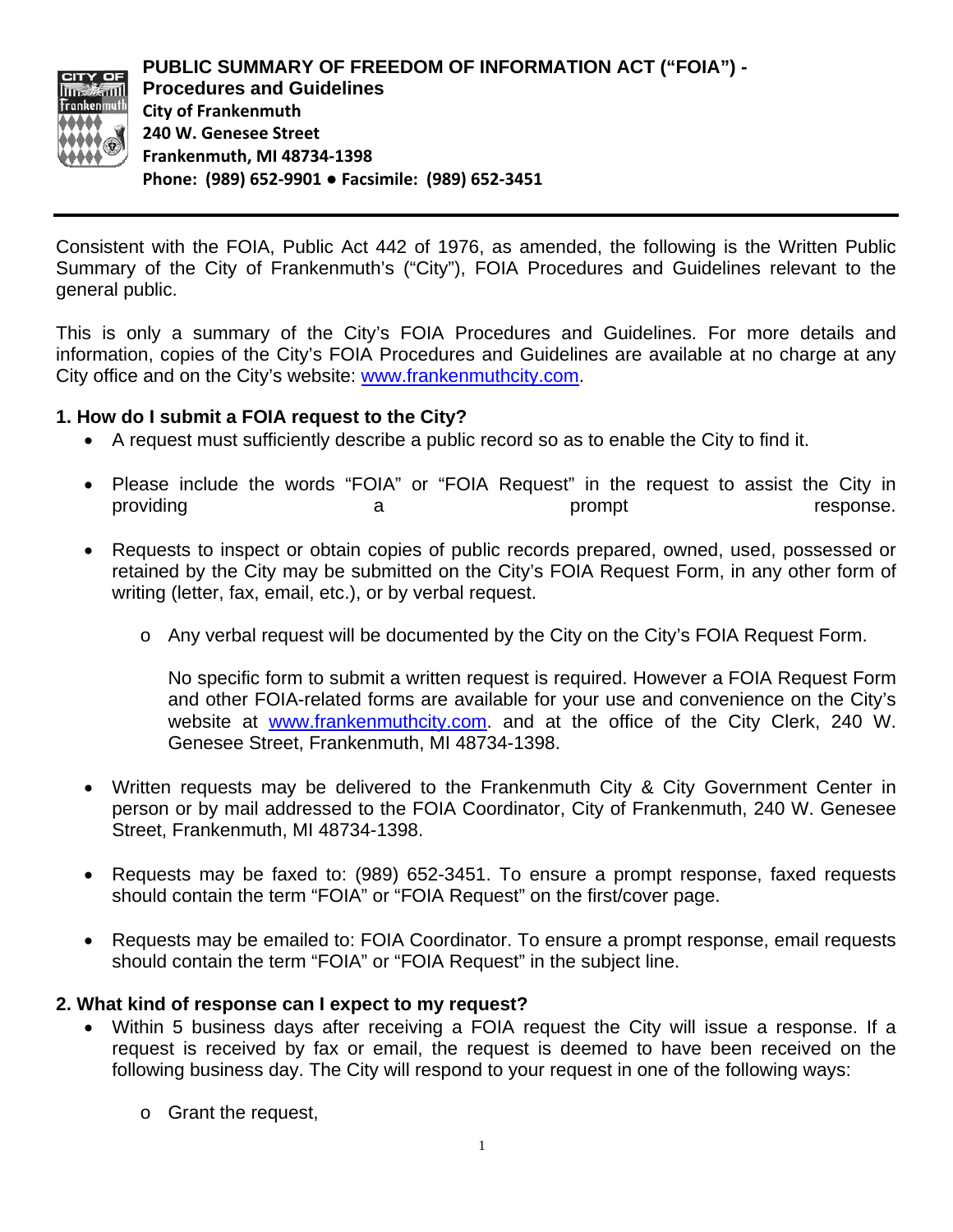- o Issue a written notice denying the request,
- o Grant the request in part and issue a written notice denying in part the request,
- o Issue a notice indicating that due to the nature of the request the City needs an additional 10 business days to respond, or
- o Issue a written notice indicating that the public record requested is available at no charge on the City's website
- If the request is granted, or granted in part, the City will ask that payment be made for the allowable fees associated with responding to the request before the public record is made available. No charge will be made for a search costing less than \$20.00.
- If the cost of processing the request is expected to exceed \$50, or if you have not paid for a previously granted request, the City will require a deposit before processing the request.

# **3. What are the City's deposit requirements?**

- If the City has made a good faith calculation that the total fee for processing the request will exceed \$50.00, the City will require that you provide a deposit in the amount of 50% of the total estimated fee. When the City requests the deposit, it will provide you a non-binding best efforts estimate of how long it will take to process the request after you have paid your deposit.
- If the City receives a request from a person who has not paid the City for copies of public records made in fulfillment of a previously granted written request, the City will require a deposit of 100% of the estimated processing fee before it begins to search for the public record for any subsequent written request when **all** of the following conditions exist:
	- $\circ$  The final fee for the prior written request is not more than 105% of the estimated fee;
	- $\circ$  The public records made available contained the information sought in the prior written request and remain in the City's possession;
	- $\circ$  The public records were made available to the individual, subject to payment, within the best effort time frame estimated by the City to provide the records;
	- $\circ$  Ninety (90) days have passed since the City notified the individual in writing that the public records were available for pickup or mailing;
	- o The individual is unable to show proof of prior payment to the City; and
	- o The City has calculated an estimated detailed itemization that is the basis for the current written request's increased fee deposit.
- The City will not require the 100% estimated fee deposit if any of the following apply:
	- $\circ$  The person making the request is able to show proof of prior payment in full to the City;
	- o The City is subsequently paid in full for all applicable prior written requests; or
	- o Three hundred sixty five (365) days have passed since the person made the request for which full payment was not remitted to the City.

## **4. How does the City calculate FOIA processing fees?**

The FOIA permits the City to charge for the following costs associated with processing a request:

 Labor costs associated with copying or duplication, which includes making paper copies, making digital copies, or transferring digital public records to non-paper physical media or through the Internet.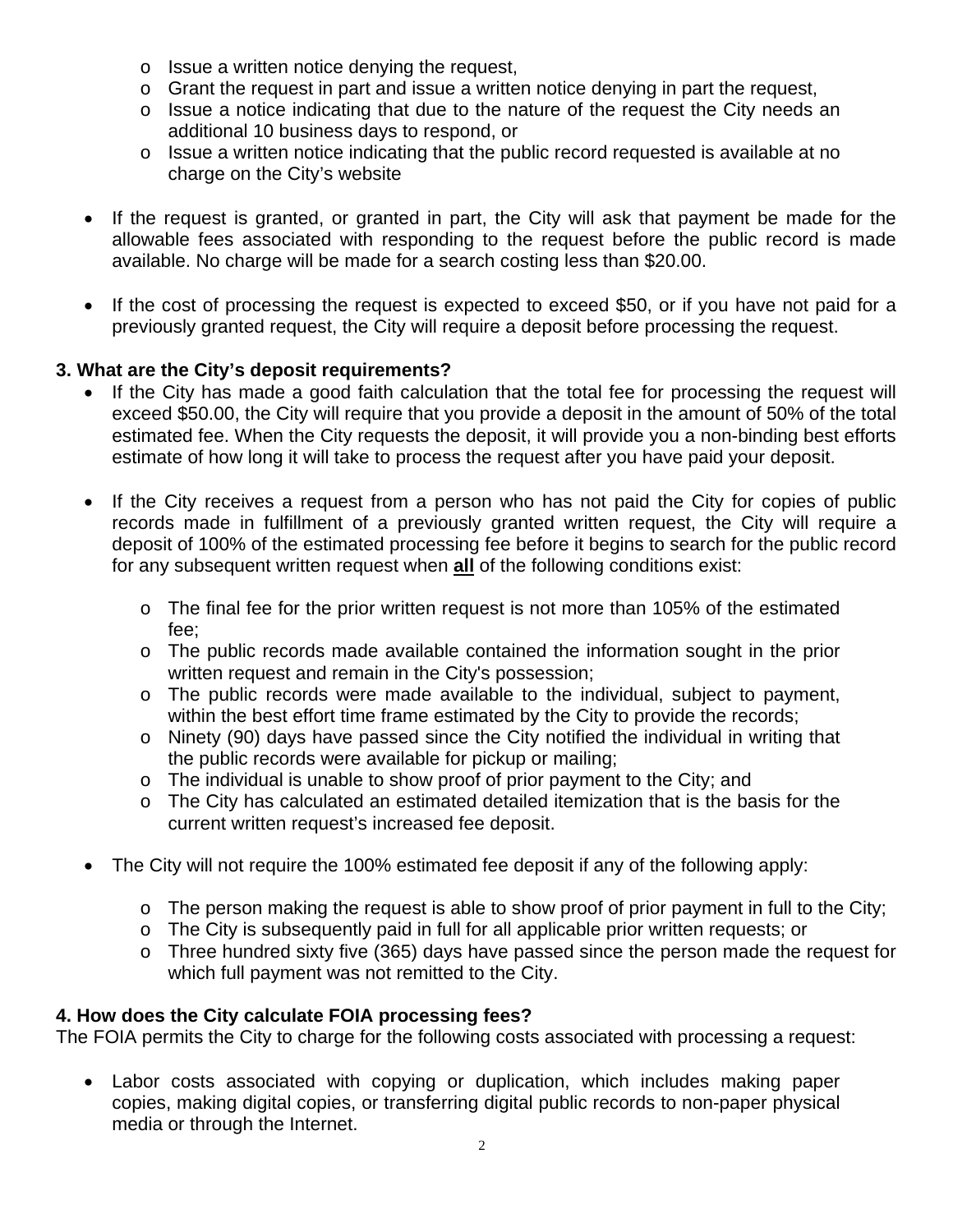- Labor costs associated with searching for, locating and examining a requested public record, when failure to charge a fee will result in unreasonably high costs to the City.
- Labor costs associated with a review of a record to separate and delete information exempt from disclosure, when failure to charge a fee will result in unreasonably high costs to the City.
- The cost of copying or duplication, not including labor, of paper copies of public records. This may include the cost for copies of records already on the City's website if you ask for the City to make copies.
- The cost of computer discs, computer tapes or other digital or similar media when the requester asks for records in non-paper physical media. This may include the cost for copies of records already on the City's website if you ask for the City to make copies.
- The cost to mail or send a public record to a requestor.

### **Labor Costs**

- All labor costs will be estimated and charged in 15-minute increments, with all partial time increments rounded down. If the time involved is less than 15 minutes, there will be no charge.
- Labor costs will be charged at the hourly wage of the lowest-paid City employee capable of doing the work in the specific fee category, regardless of who actually performs work.
- Labor costs will also include a charge to cover or partially cover the cost of fringe benefits. City may add up to 50% to the applicable labor charge amount to cover or partially cover the cost of fringe benefits, but in no case may it exceed the actual cost of fringe benefits.
- Overtime wages will not be included in labor costs unless agreed to by the requestor; overtime costs will not be used to calculate the fringe benefit cost.
- Contracted labor will be charged at an hourly rate equal to six times the State minimum hourly rate, (currently that equates to a charge of \$48.90). This charge will change automatically and without Council action whenever there is a change in the State minimum hourly rate.

A labor cost will not be charged for the search, examination, review and the deletion and separation of exempt from nonexempt information unless failure to charge a fee would result in unreasonably high costs to the City. Costs are unreasonably high when they are excessive and beyond the normal or usual amount for those services compared to the City's usual FOIA requests, because of the nature of the request in the particular instance. The City must specifically identify the nature of the unreasonably high costs in writing.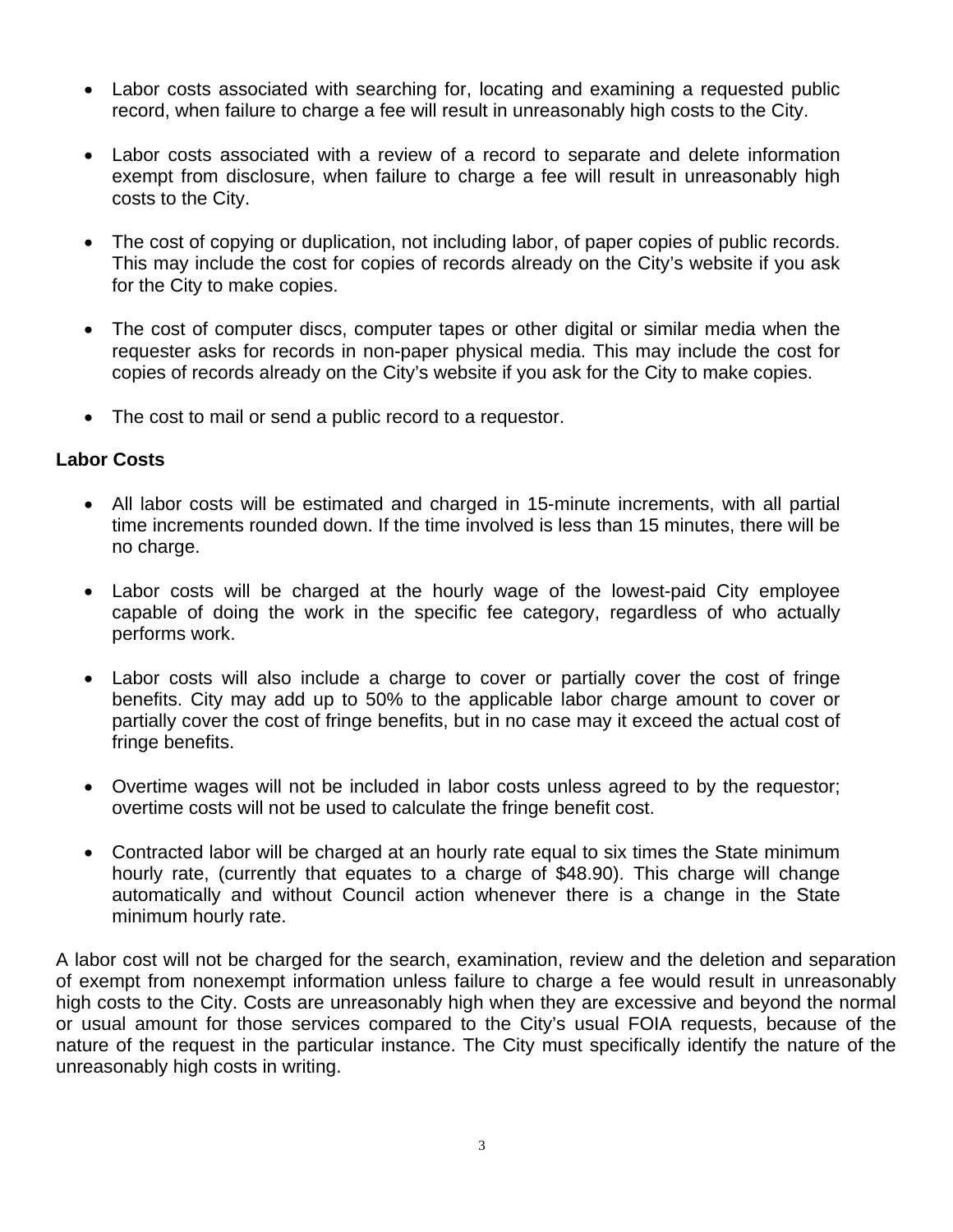## **Copying and Duplication**

The City must use the most economical method for making copies of public records, including using double-sided printing, if cost-saving and available.

#### *Non-paper Copies on Physical Media*

- The cost for records provided on non-paper physical media, such as computer discs, computer tapes or other digital or similar media will be at the actual and most reasonably economical cost for the non-paper media.
- This cost will be charged only if the City has the technological capability necessary to provide the public record in the requested non-paper physical media format.

### *Paper Copies*

- Paper copies of public records made on standard letter  $(8 \frac{1}{2} \times 11)$  or legal  $(8 \frac{1}{2} \times 14)$ sized paper will not exceed \$.10 per sheet of paper.
- Copies for non-standard sized sheets will paper will reflect the actual cost of reproduction.

### **Mailing Costs**

- The cost to mail public records will use a reasonably economical and justified means.
- The City may charge for the least expensive form of postal delivery confirmation.
- No cost will be made for expedited shipping or insurance unless you request it.

#### **Waiver of Fees**

The cost of the search for and copying of a public record may be waived or reduced if in the sole judgment of the FOIA Coordinator a waiver or reduced fee is in the public interest because it can be considered as primarily benefitting the general public. The City Council may identify specific records or types of records it deems should be made available for no charge or at a reduced cost.

#### **5. How do I qualify for an indigence discount on the fee?**

The City will discount the first \$20.00 of fees for a request if you submit an affidavit stating that you are:

- Indigent and receiving specific public assistance; or
- If not receiving public assistance, stating facts demonstrating an inability to pay because of indigence.

You are **not** eligible to receive the \$20.00 discount if you: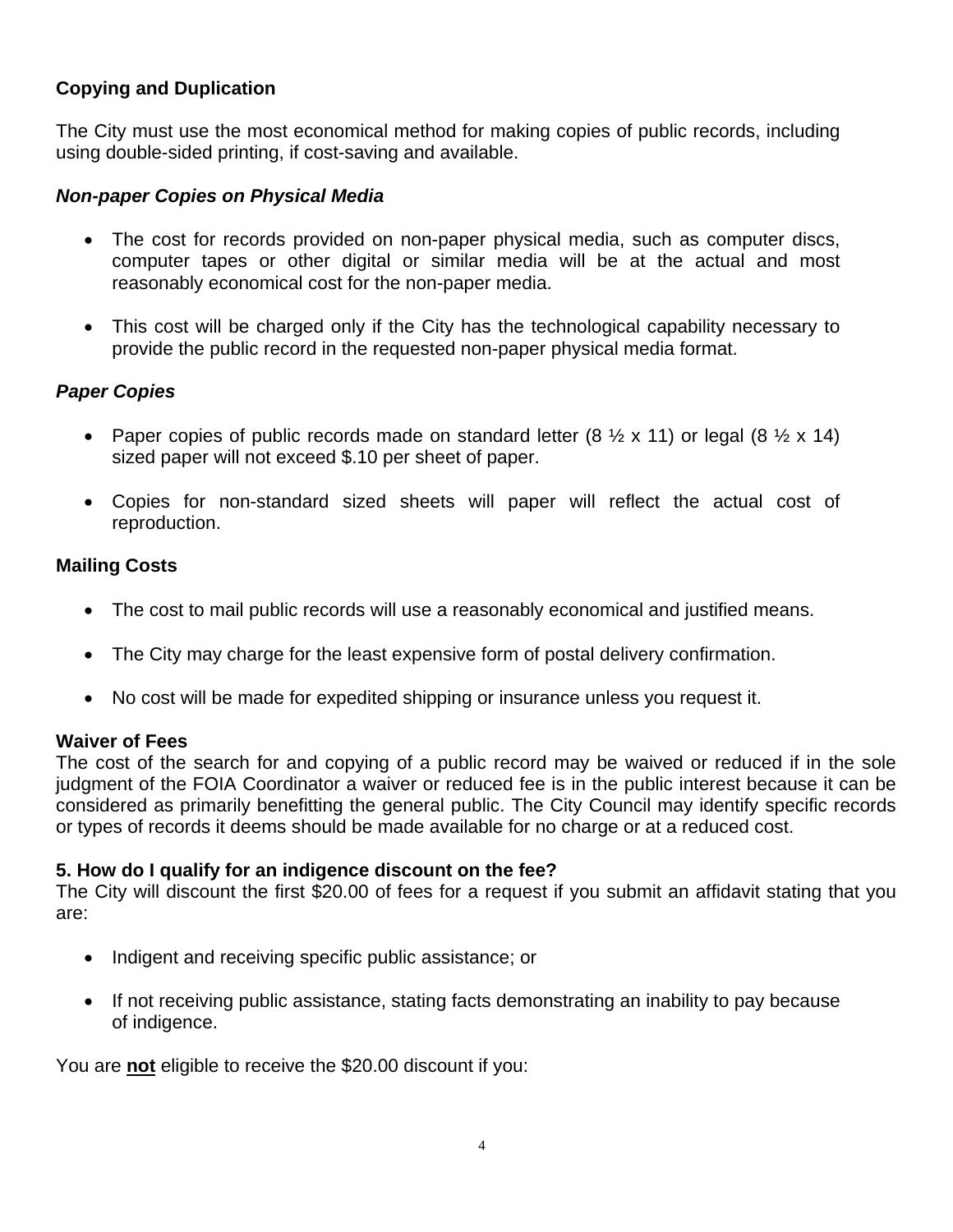- Have previously received discounted copies of public records from the City twice during the calendar year; or
- Are requesting information on behalf of other persons who are offering or providing payment to you to make the request.

An affidavit is sworn statement. For your convenience, the City has provided an Affidavit of Indigence for the waiver of FOIA fees on the back of the City FOIA Request Form, which is available on the City's website: www.frankenmuthcity.com.

### **6. May a nonprofit organization receive a discount on the fee?**

A nonprofit organization advocating for developmentally disabled or mentally ill individuals that is formally designated by the state to carry out activities under subtitle C of the federal developmental disabilities assistance and bill of rights act of 2000, Public Law 106-402, and the protection and advocacy for individuals with mental illness act, Public Law 99-319, may receive a \$20.00 discount if the request meets all of the following requirements in the Act:

- o Is made directly on behalf of the organization or its clients.
- $\circ$  Is made for a reason wholly consistent with the mission and provisions of those laws under section 931 of the mental health code, 1974 PA 258, MCL 330.1931.
- o Is accompanied by documentation of its designation by the state, if requested by the public body.

## **7. How may I challenge the denial of a public record or an excessive fee? Appeal of a Denial of a Public Record**

If you believe that all or a portion of a public record has not been disclosed or has been improperly exempted from disclosure, you may appeal to the City Council by filing a written appeal of the denial with the office of the City Manager.

The appeal must be in writing, specifically state the word "appeal," and identify the reason or reasons you are seeking a reversal of the denial. You may use the City FOIA Appeal Form (To Appeal a Denial of Records), which is available on the City's website: www.frankenmuthcity.com.

Within 10 business days of receiving the appeal the City Council will respond in writing by:

- Reversing the disclosure denial;
- Upholding the disclosure denial; or
- Reverse the disclosure denial in part and uphold the disclosure denial in part.

Whether or not you submitted an appeal of a denial to the City Council, you may file a civil action in Saginaw County Circuit Court within 180 days after the City's final determination to deny your request. If you prevail in the civil action the court will award you reasonable attorneys' fees, costs and disbursements. If the court determines that the City acted arbitrarily and capriciously in refusing to disclose or provide a public record, the court shall award you damages in the amount of \$1,000.